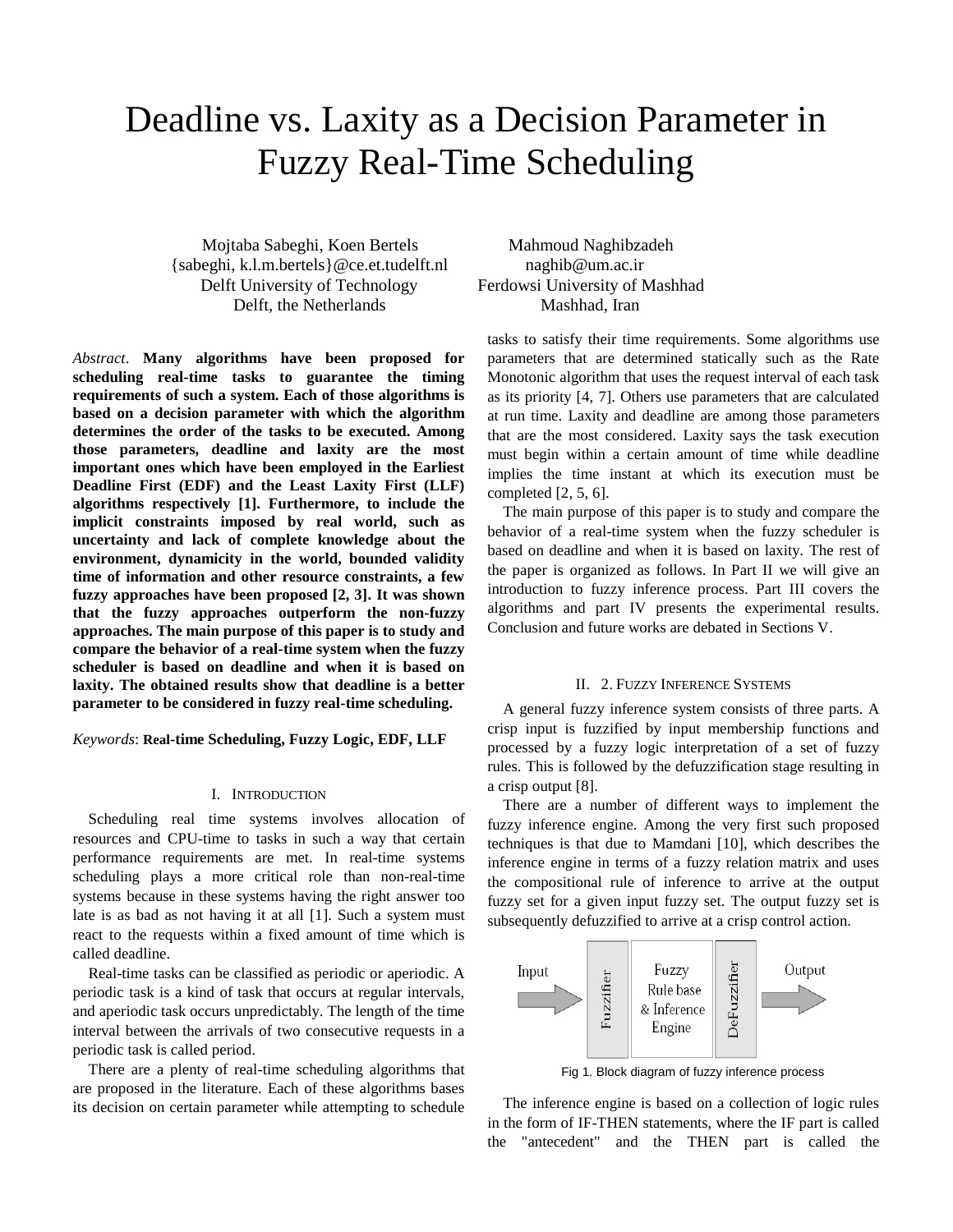"consequent". An example of fuzzy IF-THEN rules is: IF frequency is high then priority is low, which frequency and priority are linguistics variables and high and low are linguistics terms. Typical fuzzy inference systems have dozens of rules. These rules are stored in a knowledgebase.

There are two common inference processes [8]. First is called Mamdani's fuzzy inference method proposed in 1975 by Ebrahim Mamdani [10] and the other is Takagi-Sugeno-Kang, or simply Sugeno, method of fuzzy inference Introduced in 1985 [11]. The main difference between Mamdani and Sugeno is that the Sugeno output membership functions are either linear or constant but Mamdani's inference expects the output membership functions to be fuzzy sets.

# III. FUZZY ALGORITHMS

MFDF, MFLF, FGEDF, FPEDF, FGMLF and FPMLF algorithms has been considered here. Each of the algorithms is as follows:

# Algorithm MFDF

Loop

1. For each task T, feed its external priority and deadline into the inference engine. Consider the output of inference module as priority of task T.

2. Execute the task with highest priority until an scheduling event occurs (a running task finishes, a new task arrives)

 3. Update the system states (laxity, deadline, etc)

End loop

Algorithm MFLF

## Loop

1. For each task T, feed its external priority and laxity into the inference engine. Consider the output of inference module as priority of task T.

2. Execute the task with highest priority until an scheduling event occurs (a running task finishes, a new task arrives)

 3. Update the system states (laxity, deadline, etc)

End loop

The algorithm for the MFDF is similar to the MFLF with laxity replaced by deadline.

Algorithm FGEDF

Loop

For each CPU in the system do the followings:

1. for each ready task T (a task which is not running), feed its external priority and deadline into the inference engine. Consider the output of inference module as priority of task T.

2. Execute the task with highest priority until an scheduling event occurs (a running task finishes, a new task arrives)

3. Update the system states (deadline, etc)

 End End loop

Algorithm FGMLF

#### Loop

For each CPU in the system do the followings: 1. for each ready task T (a task which is not running), feed its external priority and laxity into the inference engine. Consider the output of inference module as priority of task T. 2. Execute the task with highest priority until an scheduling event occurs (a running task finishes, a new task arrives) 3. Update the system states (deadline, etc) End End loop

FGMLF is much the same with FGEDF just by replacing the word deadline by laxity.

# Algorithm FPEDF for each CPU

Loop

1. For each ready task T (a task which have not been run on another CPU), feed its external priority and deadline into the inference engine. Consider the output of inference module as priority of task T. 2. Execute the task with highest priority until an scheduling event occurs (a running task finishes, a new task arrives)

 3. Update the system states (deadline, etc) End loop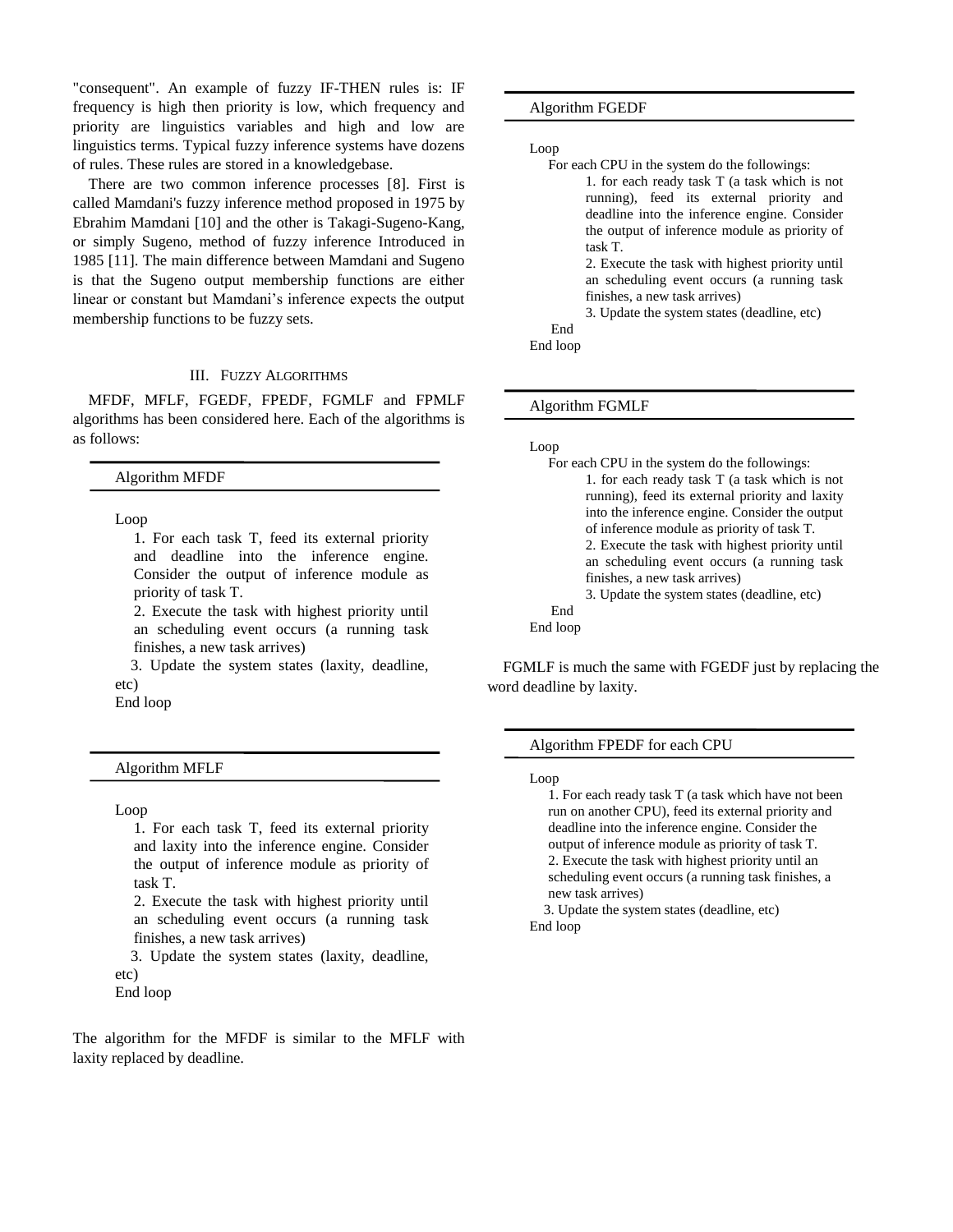## Algorithm FPMLF for each CPU

Loop

1. For each ready task T (a task which have not been run on another CPU), feed its external priority and laxity into the inference engine. Consider the output of inference module as priority of task T. 2. Execute the task with highest priority until an

scheduling event occurs (a running task finishes, a new task arrives)

3. Update the system states (deadline, etc)

End loop

FPMLF is much the same with FPEDF just by replacing the word deadline by laxity.

For a detail explanation of each algorithm refer to [2,3,9,12].

# IV. SIMULATION RESULTS

Performance metrics, which are used to compare different algorithms, must be carefully chosen to reflect the real characteristics of a system. These metrics are as follows. Response time, which is defined as the amount of time a system takes to react to a given input, is one of the most important factors in most scheduling algorithms. Number of missed deadlines is an influential metric in scheduling algorithms for soft real-time systems. When task preemption is allowed, another prominent metric comes into existence and that is the number of preemptions. Each of preemptions requires the system to perform a context switching which is a time consuming action. CPU utilization is also an important metric because the main goal of a scheduling algorithm is to assign and manage system resources so that a good utilization is achieved. Yet another metric, which is considered in our study, is the number of missed deadlines from the class of highest priority tasks. This corresponds to the external priority



Fig.2. Response time in overloaded conditions



Fig.3. Number of Misses



Fig.4. Number of Preemptions



Fig.5. CPU Utilization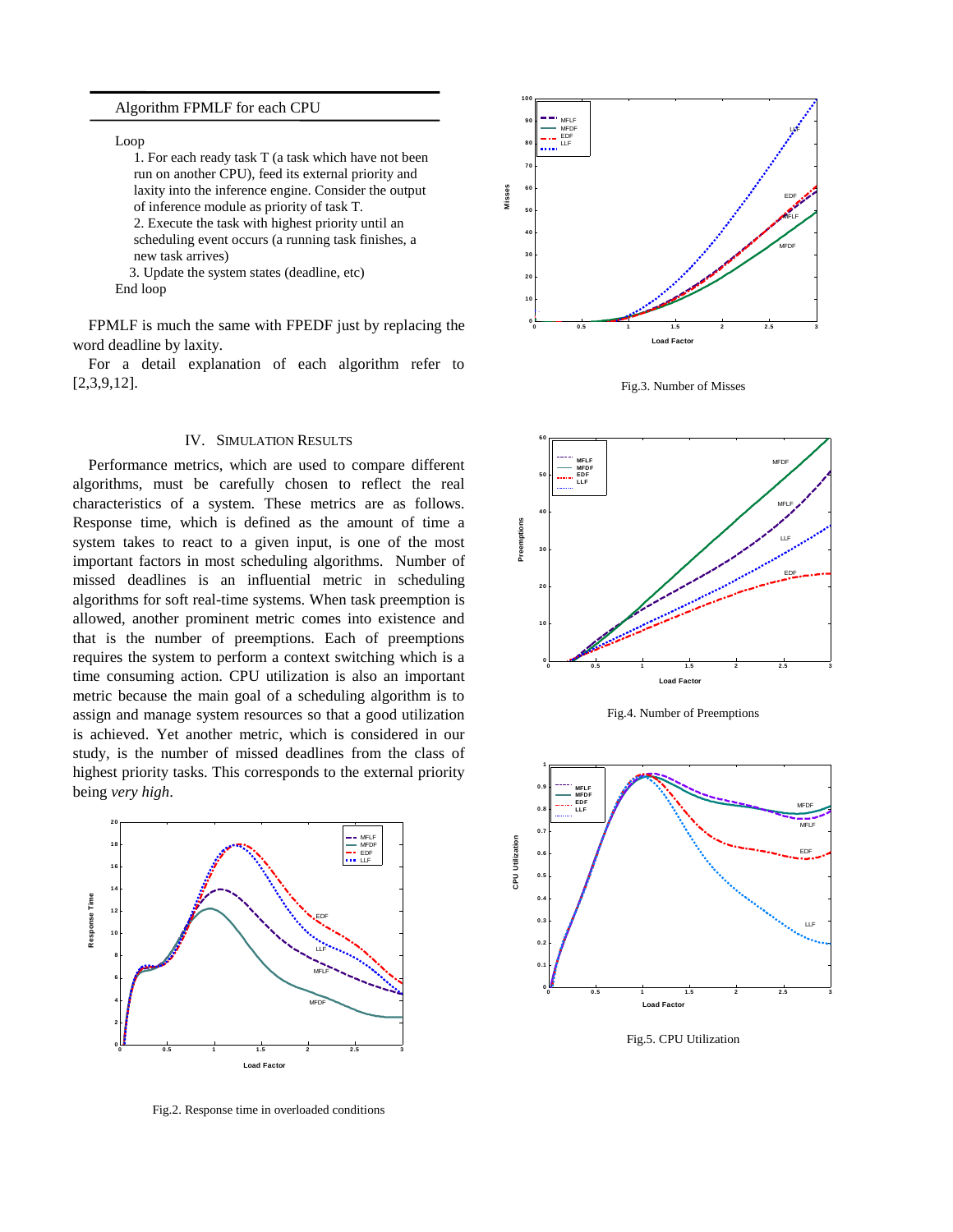

Fig.6. Number of misses for 128 CPUs



Fig.7. Number of preemptions for 128 CPUs



Fig.8. Average response time for 128 CPUs



Fig.9. Average CPU utilization for 128 CPUs

As it is shown in the figures 2 to 9, algorithms based on laxity have a better CPU utilization both for multi processor and single processors. But it misses more tasks than deadline based algorithms.

Among the four algorithms FGEDF and FGMLF nearly achieve the same performance in all situations and all metrics. FPMLF performs poorly in number of misses and also average response time, but its performance on CPU utilization and also number of preemption is much better than the others especially when the number of CPUs increase.

## V. CONCLUSION

This paper compared fuzzy algorithms based on deadline and laxity. As it was shown, using deadline as a fuzzy parameter in real-time scheduling is more promising than laxity. Also, it seems that partitioning approach almost outperforms global approach for multiprocessor real-time scheduling.

#### **REFERENCES**

- [1] Liu C. L., Layland J. W., Scheduling Algorithms for Multiprogramming in a Hard Real-Time Environment. Journal of the ACM, 20(1):46-61, 1973.
- [2] Sabeghi M., Naghibzadeh M., Taghavi T., "Scheduling Non-Preemptive Periodic Tasks in Soft Real-Time Systems using Fuzzy Inference", *9th IEEE International Symposium on Object and component-oriented Real-time distributed Computing* (ISORC), April 2006
- [3] Sabeghi M., Deldari H., "A Fuzzy Algorithm for Scheduling Periodic Tasks on Multiprocessor Soft Real-Time Systems", *IASTED International Conference on Modeling and Simulation*, May 2006
- [4] Ramamritham K., Stankovic J. A., Scheduling algorithms and operating systems support for real-time systems,